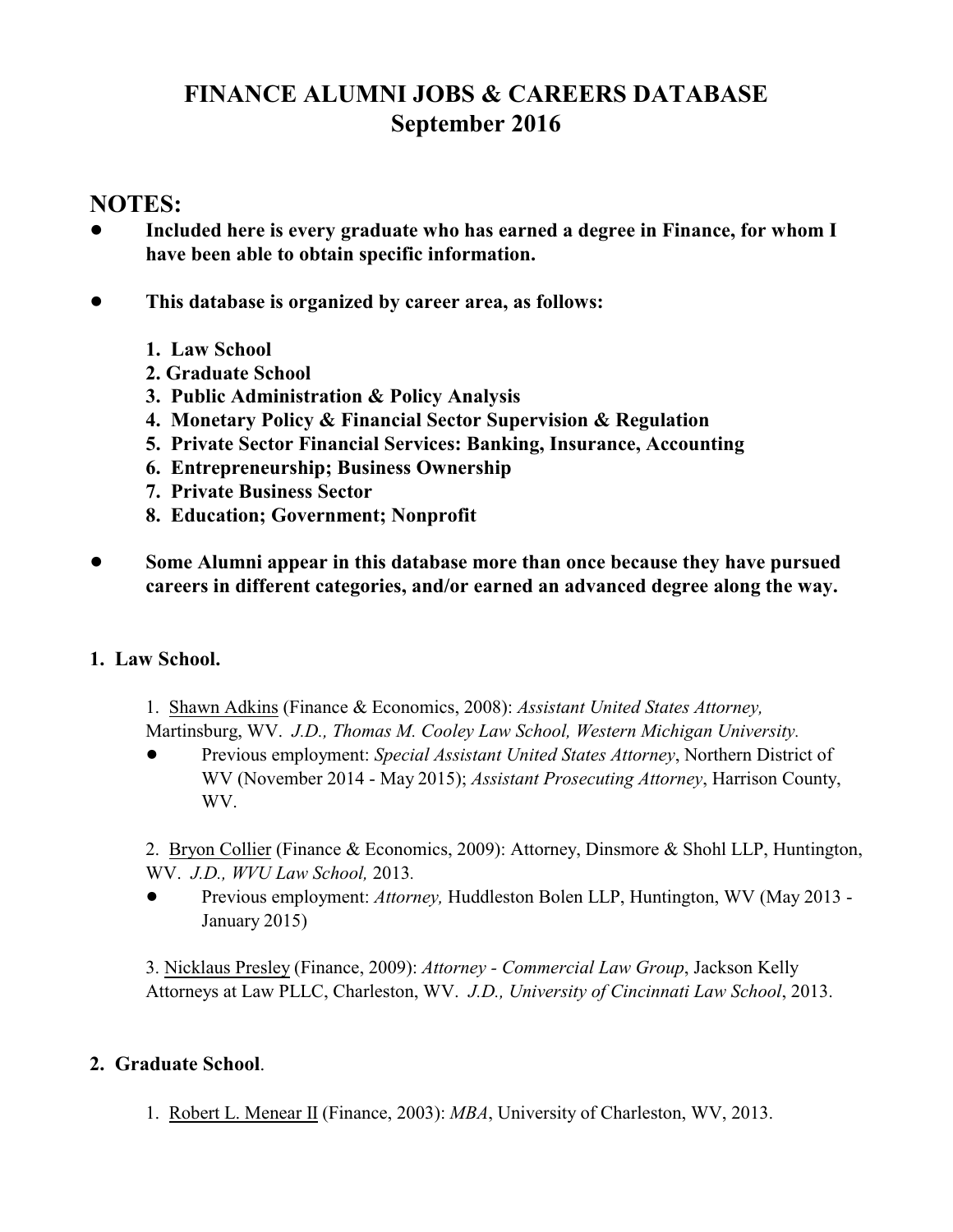- 2. Andrew Burk (Finance & Economics, 2005):
- *MBA*, University of Michigan
- ! *MAE Master of Applied Economics,* University of Michigan*.*
- 3. Betsy Truex Powell (Finance & Economics, 2010):
- ! *MA* in *Economics & MS in Agricultural, Environmental, & Economic Development*, The Ohio State University.
- ! *Ph.D*. in *Agricultural, Environmental, and Economic Development,* December 2014, The Ohio State University. (OSU's program is ranked #1 in this field, in the country.)

4. Alicia Hess Copley (Finance & Economics, 2010): *MS* in *Applied Economics*, The Ohio State University, 2011.

5. Nicklaus Presley (Finance, 2009): *MBA*, Marshall University, 2010.

- 6. Duc Cao (Finance, 2011):
- *MBA*, University of Kentucky, 2013
- ! Currently enrolled in the *Economics PhD program* at the *University of Tennessee* (Knoxville).

7. Gray Forlines (Finance & Economics, 2012): currently enrolled in the *Economics PhD Program* at the *University of Kentucky*.

8. Claire Walker (Finance & Accounting, 2012): *MS* in *Human Resources Management*, Marshall University, 2013.

9. Amanda (Sellers) Patrick (Finance, Economics, Applied Math, 2013): *MS in Mathematical Finance, UNC Charlotte*, 2014.

## **3. Public Administration & Policy Analysis.**

1. The **WV State Tax Department**: Jeremy Boring (Finance & Economics, 2009): *Analyst*, 2010- 2013.

2. The **Morehead State University Budget Office**: Amanda Archer (Finance & Economics, 2008), *Budget Analyst II*, 2012 - Dec. 2014.

! Previous employment: **Marshall University Budget Office**, *Senior Budget Analyst,* 2010-12.

3. The **Marshall University Center for Business & Economic Research**: Alicia Copley (Finance & Economics, 2010): *Research Associate*.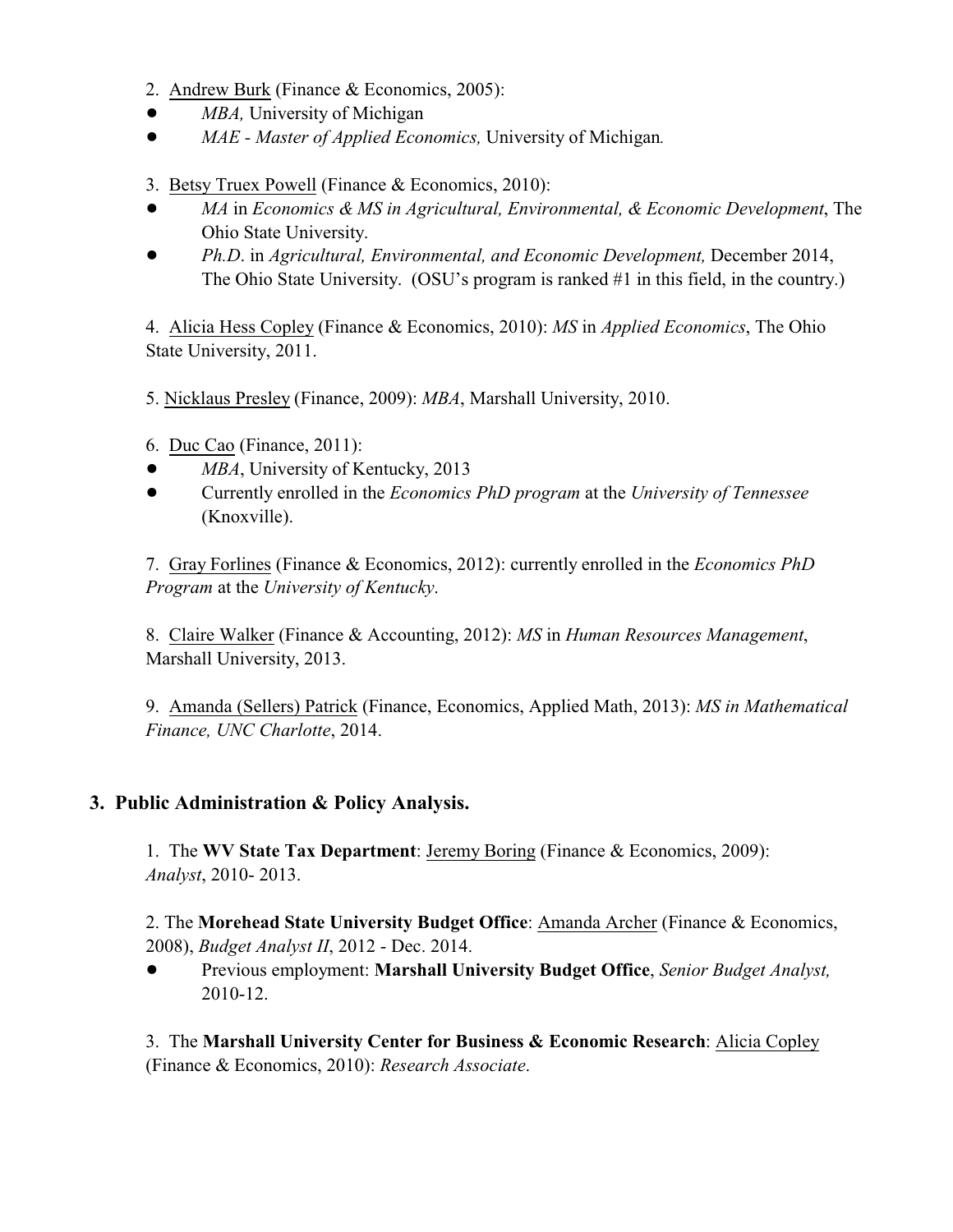## **4. U.S. Monetary Policy & Financial Sector Supervision & Regulation**.

1. Brian Bowling (Finance, 1991): *Senior Vice President & General Auditor*, Federal Reserve Bank of Atlanta.

2. Kerri O'Rourke-Robinson (Finance, 1991): *Vice President* for Supervision, Regulation, and Credit, Federal Reserve Bank of Richmond.

! Previous employment: *Assistant Vice President* for Supervision & Regulation, Federal Reserve Bank of Atlanta; Federal Reserve Bank of Richmond; Office of the Comptroller of the Currency, US Treasury.

3. Samantha Grant Ekholm (Finance, 2005): *Bank Examiner*, Federal Deposit Insurance Corporation (FDIC), Baltimore MD.

## **5. Private Sector Financial Services: Banking, Insurance, Accounting**.

1. Chris Chapman (Finance, 2000): *Vice President & Private Client Advisor*, J.P. Morgan Chase, WV.

2. April Saunders Tooley (Finance, 2001): *Financial Advocate,* Pioneer WV Federal Credit Union, Charleston, WV.

! Previous employment: *Financial Representative*, Northwestern Mutual Life, Huntington, WV.

3. Robert L Menear II (Finance, 2003): *Wealth Management Advisor,* Individual Advisory Services TIAA, TIAA-CREF, Huntington, WV.

- ! Previous employment: *Vice President*, BB&T, WV; *Relationship Banker*, Chase Bank (January 2004 - September 2007); *Computer Aided Drafter - Engineering Design Division,* US Army Corps of Engineers, Huntington, WV (June 2000 - June 2003).
- Military experience: Captain Pilot, Operation Squadron 130<sup>th</sup> Airlift Wing, US Air National Guard, Charleston, WV.

4. Brandon Cline (Finance, 2006): *Wealth Management Advisor* & *Managing Director*, Northwestern Mutual Life, Barboursville, WV.

5. Tom Hedrick (Finance & Economics, 2007): *Analyst,* BNY Mellon, Pittsburgh, PA.

! Previous employment: *Proxy Support Specialist,* BNY Mellon, Pittsburgh PA (January 2008 - January 2014).

6. Zachary Dunham (Finance, 2008): *Sales Coordinator*, AFLAC, Huntington, WV. Licensed in Health and Life in WV, OH, and KY.

7. Jeremy Boring (Finance & Economics, 2009): *Business Valuation Associate*, Gibbons & Kawash CPA's, WV, 2013 - Present.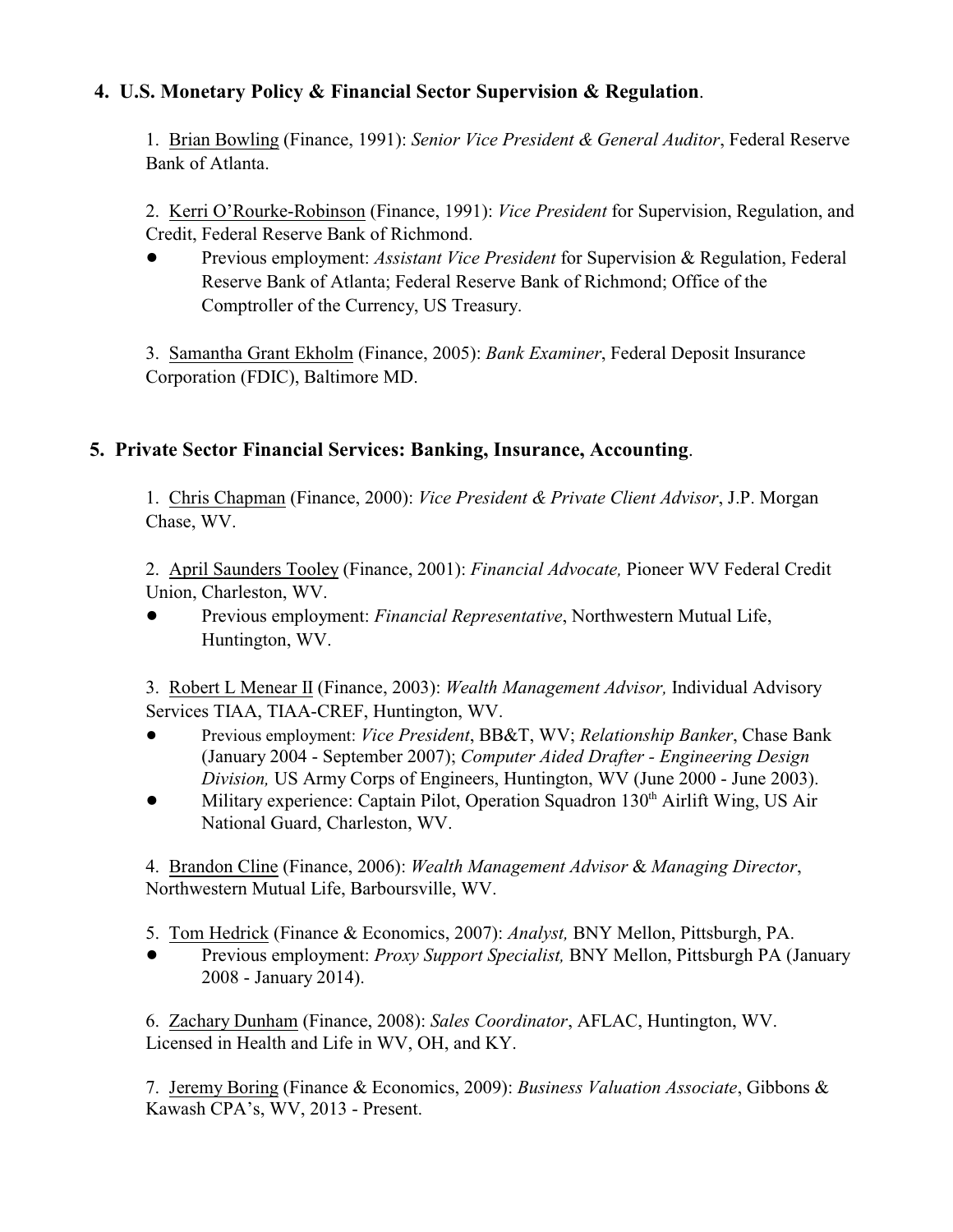8. Zack Bickerton (Finance, 2009): *Corporate Real Estate Specialist*, Kroger, Cincinnati, OH.

! Previous employment: *Financial Analyst*, Kroger, Cincinnati, OH, November 2011 - June 2014.

9. Phil Blankenship (Finance & Economics, 2009): *Commercial Relationship Manager*, City National Bank, Huntington, WV.

! Previous employment: *Credit Analyst*, First Sentry Bank, Huntington. WV.

10. Evan Chiarenzelli (Finance, Economics, Management, 2010): *Financial Advisor,* Oppenheimer & Company, Inc., Cincinnati, OH.

11. David Wilcox II (Finance, 2012): *Financial Representative*, Northwestern Mutual Life, WV.

12. Lee Elliott (Finance, 2012): *Financial Analyst,* King's Daughters Medical Center, Ashland KY.

! Previous employment: *Assistant Loan Officer*, Putnam County Bank, WV, May 2012 - December 2013.

13. Kalah Tucker (Finance & Accounting, 2012): *Life & Health Team Member*, Ed Randolph State Farm Insurance Co., Fairbanks, Alaska.

14. Eren Niederhoffer (Finance & Economics, 2012): *Financial Support*, The Piedmont Group of Atlanta, GA. *Member*, Georgia Council on Developmental Disabilities.

15. Tiffany Spitler (Finance & Economics, 2012): *Personal Banker*, Fifth Third Bank; and *Financial Representative*, AG Insurance & Financial Solutions, Huntington, WV.

! Previous employment: *Public Relations Officer*, Raymond James Financial, Inc., Barboursville, WV (April 2014 - May 2015); *Member Services/Loan Officer*, Universal Federal Credit Union, WV (May 2012 - April 2014).

16. Kyle Lundy (Finance & Economics, 2012): *Regulatory Risk Business Analyst,* Citi (Citigroup, Inc.), Buffalo, NY.

! Previous employment: *Credit & Portfolio Analyst II*, Citi, Buffalo, NY (April 2013 - September 2014).

17. Thomas Intorcio (Finance & Economics, 2012): *Relationship Manager*, Fidelity Investments, Merrimack, New Hampshire.

18. Ford Rucker (Finance, Risk Management & Insurance, 2013): *Commercial Credit Analyst*, United Bank, Morgantown, WV.

! Previous employment: *Trust Operations Processor*, United Bankshares, Inc., Parkersburg, WV.

19. Kelsey Roach (Finance & Economics, 2013): *Financial Services Specialist*, Apprisen (formerly Consumer Credit Counseling of Southern WV), Cross Lanes, WV.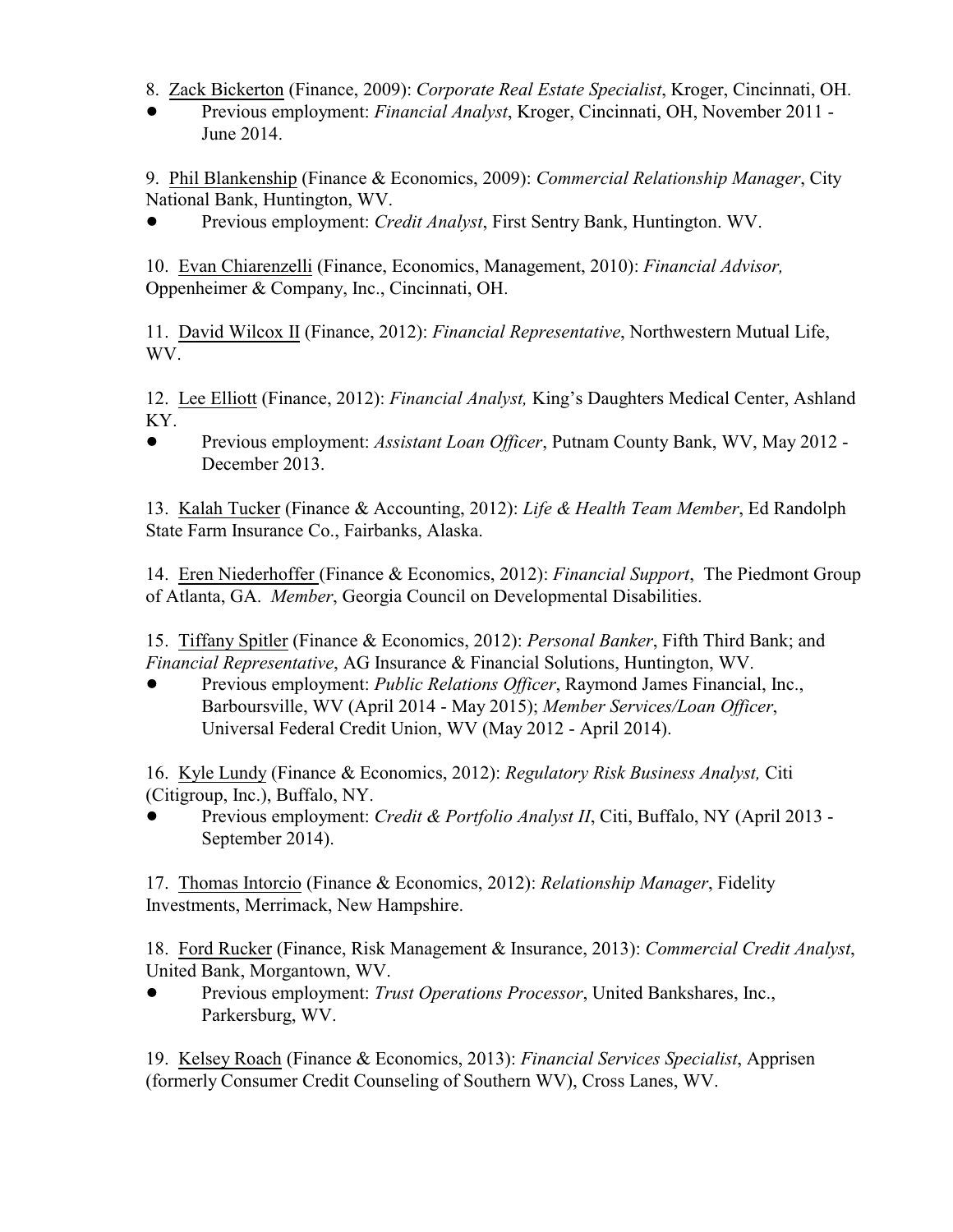20. Amanda (Sellers) Patrick (Finance, Economics, Applied Math, 2013): *Financial Analyst II*, TIAA-CREF, Charlotte, NC.

21. Jordan Wooldridge (Finance & RMI, 2014): *Small Business Specialist*, BB&T, Huntington, WV.

! Previous employment: *Commercial Credit Analyst*, United Bank, Morgantown, WV (April 2014 - March 2015).

22. Dan Given (Finance, Accounting, & RMI, 2014): *Chief Financial Officer*, Minnie Hamilton Health Care Center, Inc., Grantsville, WV

! Previous employment: *General Services Associate*, Arnett Carbis Toothman PLLC, Charleston, WV (Sept 2014 - June 2016); *Accountant*, The Vending Company, Inc., Huntington, WV (Oct. 2013 - July 2014). *Partner*, ORV Partnership Investments LLP, Huntington, WV (February 2011 - March 2014); *Intern - Business Valuation & Litigation*, Dixon Hughes Goodman LLP, Charleston, WV (Summer 2013); *Intern - Finance & Special Projects*, Champion Industries, Inc., Huntington, WV (November 2011 - May 2013).

23. Joanna Rodgers (Finance & Economics, 2014): *Professional Banker Development Associate*, People's Bank, Marietta OH.

24. Jereme Browning (Finance, 2014): *Financial Advisor* (Pathway to Management), Modern Woodmen of America, Charleston, WV.

25. Tajvinder Sardar (Finance, 2014): *Financial Representative,* Modern Woodmen of America, Charleston, WV.

26. Zachary Brown (Finance, Economics, & International Business, 2014): TransMarket Group LLC, Chicago, IL.

27. Anthony Robateau (Finance, 2015): *Credit Analyst*, First Sentry Bank, Barboursville, WV.

28. Elysse Burkhamer (Finance & Accounting, 2015): *Associate*, Somerville & Company PLLC (CPA's & Consultants), Huntington, WV.

# **6. Entrepreneurship & Business Ownership**

1. Matt White (Finance, 2003), Huntington, WV

- ! *Owner*, Dan's Sports Shop
- *Owner*, Carsignment (online)
- ! *Owner & Broker*; M.G. White Consulting, LLC

2. Charles Steele (Finance & Economics, 2005): *Founder and Owner*, Singular Financial, Atlanta GA. See [www.singularfinancial.com](http://www.singularfinancial.com)

3. Desislav Baklarov (Finance & International Business, 2010): *Owner*, The Wine Valley Restaurant, Teays Valley, WV.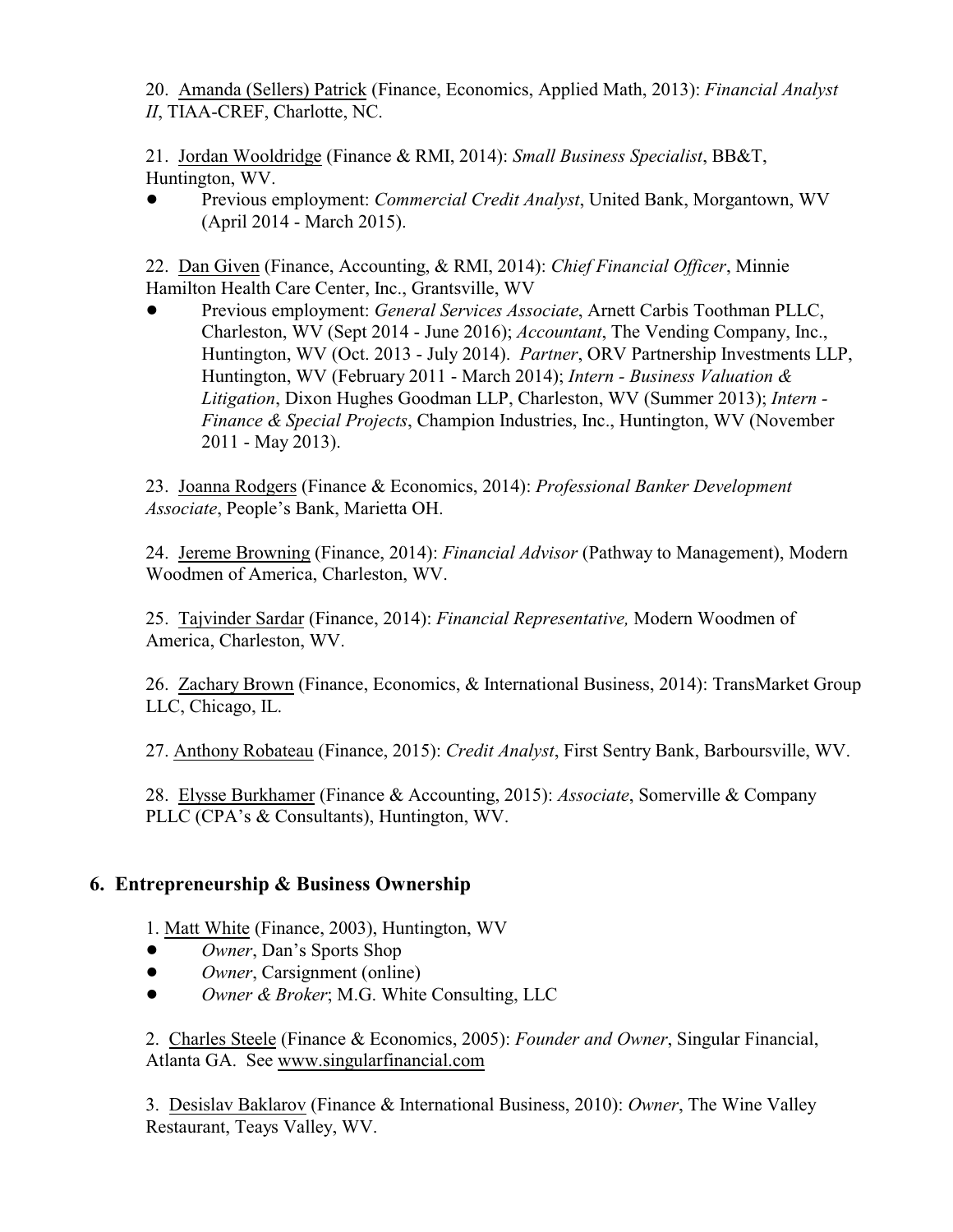- 4. Paul Hershberger (Finance, 2012), Huntington, WV
- ! *President*, The Vending Company, Inc.
- ! *Owner/Manager*, Hersh Properties LLC
- ! *Operations*, Energy Services of America
- ! *Treasurer*, ORV Partnership Investments LLP
	- January 2011 March 2014
- ! *President & Founder*, Southern Ohio Construction, LLC
	- March 2005 October 2008

## **7. Private Business Sector**

1. Bradley Tweel (Finance, 2006): *Assistant Manager*, Jim's Steak and Spaghetti House, Huntington, WV (family business).

! Previous employment: *Financial Advisor*, Morgan Stanley Smith Barney, Huntington, WV (2009 - 2012).

2. Amanda Archer (Finance & Economics, 2008): *Analyst* at Marathon Petroleum Corporation, Ashland KY.

Previous employment: *Budget Analyst II*, Morehead State University Budget Office, KY (2012 - 2014); *Senior Budget Analyst,* Marshall University Budget Office (2010-12).

3. Jade Brooks (Finance & Economics, 2009): *Publications Specialist*, Georgia Southern University.

! Previous employment: *Fundraising - Foundations*, Scenic Hudson, Inc./Scenic Hudson Preservation Foundation, Inc. [\(www.scenichudson.org](http://www.scenichudson.org))), 2014-15; *Fundraising - Special Events*, Planned Parenthood, Inc., Mid-Hudson Valley, NY (September 2010 - September 2014).

4. Li Yi (Finance & Economics, 2010): *International Merchandiser,* Zhengzhou Purui Industrial Trading Co., Ltd., China.

- ! Previous employment: *Sales Manager*, Zhengzhou Purui Industrial Trading Co., Ltd., China.
- 5. Glen Burgraff (Finance, 2011): *Cost Analyst*, L-3 (Aerospace/Defense), Covington, KY.
- ! Previous employment: *Merchandise Operations Leader*, JC Penney, Vienna, WV.

6. Lu Li (Finance & Economics, 2012): *Export Manager Assistant*, Jiangsu Sainty Corporation, China.

! Certified in Export Management by the US Department of Commerce and the WV Export Council, Marshall University, 2012.

7. Claire Walker (Finance & Accounting, 2012; MS in Human Resources Management, 2013): *Pilot Recruiter*, PSA Airlines, Inc., Vandalia, OH.

! Previous employment: *HR Manager*, 2-J Supply Company, Dayton OH (January 2014 - October 2015)